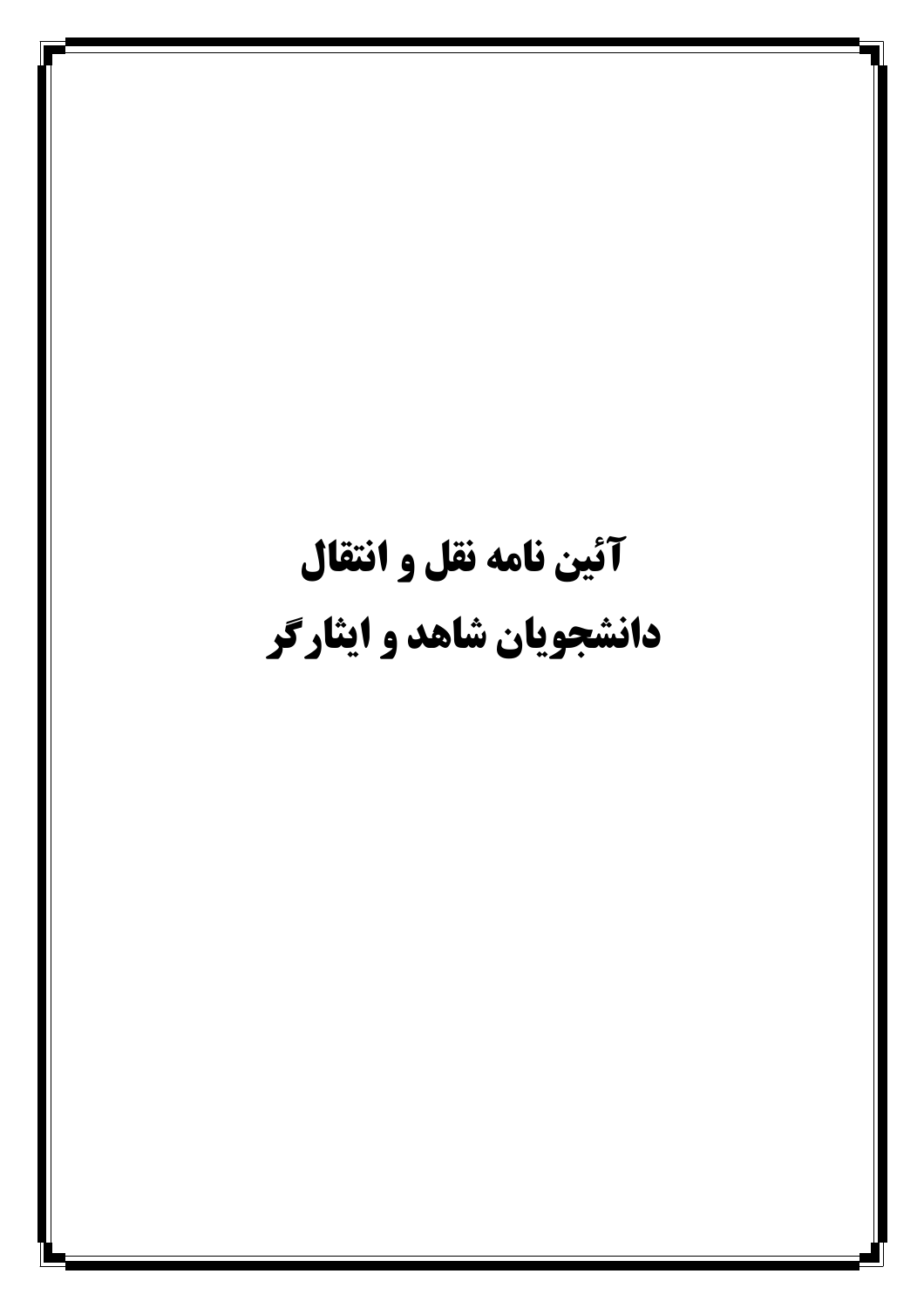## ((آئین نامه نقل و انتقال دانشجویان شاهد و ایثارگر در دانشگاههای تحت پوشش وزارت بهداشت، درمان و آموزش پزشکی کشور))

## مقدمه:

در راستای فرمایشات مورخ ۷۵/۸/۵ مقام معظم رهبری (مدظله العالی) مبنی بـر بهبـود بخشـیدن بـه برنامه های آموزشی و فرهنگی فرزندان و همسران معزز شاهد با «اولویت خاص» و با عنایت به مصوبه مورخ ٧٢/٧/١٣ شوراي طرح و برنامه در خصوص تدوين آئين نامه نقـل و انتقـال فرزنـدان و همسـران دانشـجوي شاهد و مصوبه جلسه ۵۶۴ مورخ ۸۴/۴/۷ شورای عالی انقلاب فرهنگی در مورد تعمیم تسهیلات طرح شـاهد به فرزندان آزادگان و فرزندان جانبازان ۵۰ الی ۶۹٪ ، این آئین نامه که پس از تأییـد سـتاد مرکـزی شـاهدو ایثارگر وزارت بهداشت، درمان و آموزش پزشکی و تصویب ستاد برنامه ریزی در جلسـه مـورخ ۸۴/۷/۲۵ بـه تصویب نهایی شورای طرح و برنامه امور فرهنگی فرزندان معزز شاهد رسید ، از نیمسال اول سـال تحصـیلی ۸۵–۸۴ در کلیه دانشگاههای کشور قابل اجراست.

لازم به ذکر است که فرزندان و همسران شاهد و ایثارگر همانند سـایر دانشـجویان کشـور از مزایـای آئین نامه های جاری نقل و انتقال وزارت بهداشت، درمان و آمـوزش پزشـکی برخوردارنـد ، لکـن بـه دليـل ضرورت حفظ کیان خانواده هائی که در آنها فرزندان ذکور و یا فرزندان اناث و همسر موفـق بـه تحصـیل در مراکز آموزش عالی می شوند این آئین نامه به صورت خاص برای این قبیل خانواده ها از سوی شورای طرح و برنامه امور فرهنگی شاهد تصویب و جهت اجرا ابلاغ می گردد.

**ماده ۱)** تسهیلات موضوع این آئین نامه در کلیه رشته های تحصیلی و دانشگاههای تحت پوشـش وزارت بهداشت، درمان و آموزش پزشکی به ترتیب اولویت، افراد ذیل را شامل می شود:

قبل موضـوع مـاده ۱، در صـورت عـدم تكميـل

**تبصره۳)** دوره های دکتری تخصصی مشمول این آئین نامه نخواهند بود.